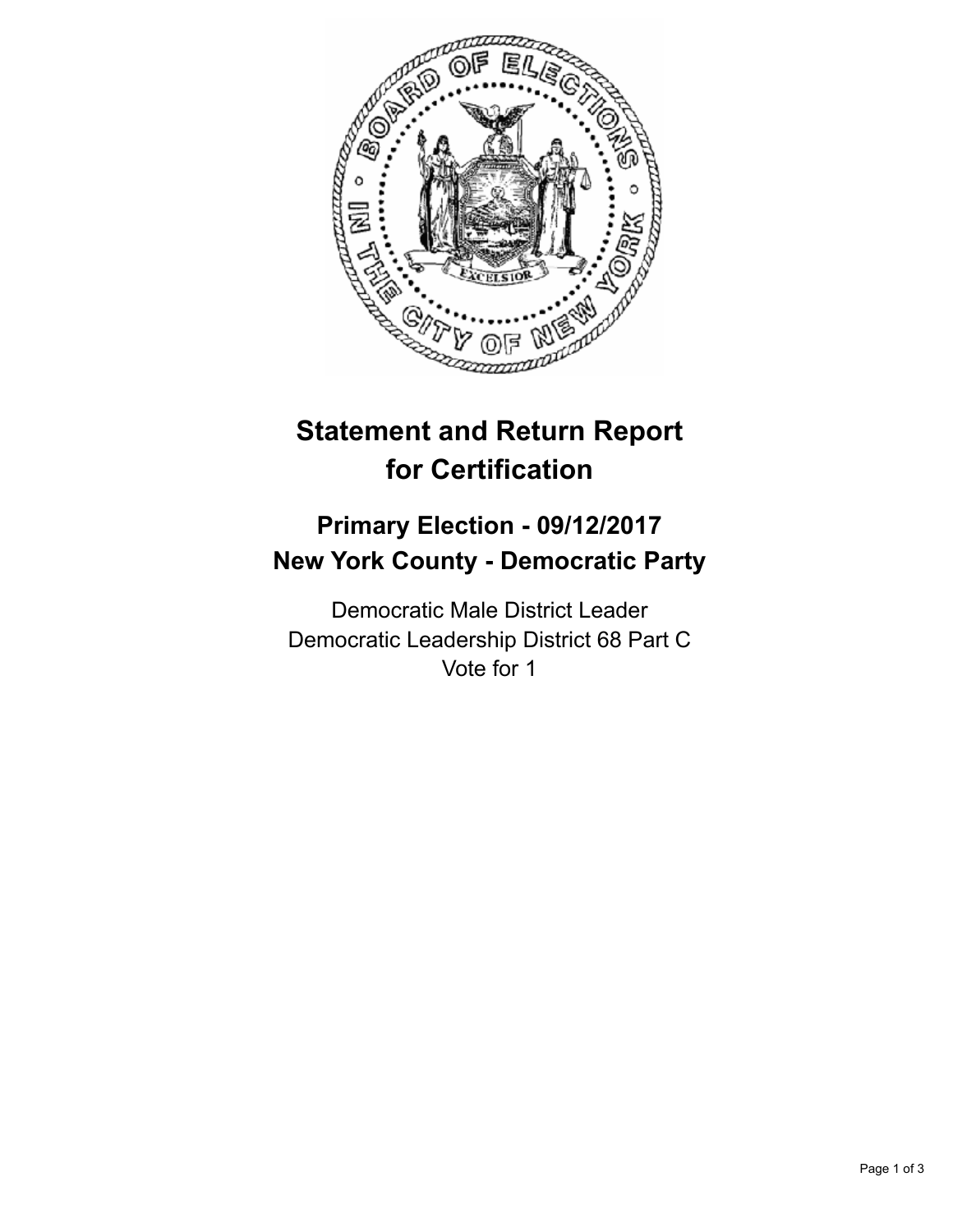

## **Assembly District 68**

| <b>PUBLIC COUNTER</b>                                    | 1,730        |
|----------------------------------------------------------|--------------|
| <b>MANUALLY COUNTED EMERGENCY</b>                        | $\mathbf{0}$ |
| <b>ABSENTEE / MILITARY</b>                               | 89           |
| <b>AFFIDAVIT</b>                                         | 13           |
| <b>Total Ballots</b>                                     | 1,832        |
| Less - Inapplicable Federal/Special Presidential Ballots | $\Omega$     |
| <b>Total Applicable Ballots</b>                          | 1,832        |
| <b>KELMY RODRIQUEZ</b>                                   | 542          |
| <b>JOHN RUIZ</b>                                         | 761          |
| ADRIANO ESPAILLAT (WRITE-IN)                             | 1            |
| ANGELA DONADELLE (WRITE-IN)                              | 1            |
| <b>GARY GOODMAN (WRITE-IN)</b>                           | 1            |
| <b>GEORGE KELLER (WRITE-IN)</b>                          | 1            |
| MARGARET S. CHIN (WRITE-IN)                              | 1            |
| MARK MENTING (WRITE-IN)                                  | 1            |
| OMAR JACKSON (WRITE-IN)                                  | 4            |
| ROBERT RODRIGUEZ (WRITE-IN)                              | 1            |
| SAL ALBENESE (WRITE-IN)                                  | $\mathbf{1}$ |
| UNATTRIBUTABLE WRITE-IN (WRITE-IN)                       | $\mathsf 3$  |
| WILLIAM P. SMITH (WRITE-IN)                              | 1            |
| WILLIAM SMITH (WRITE-IN)                                 | 1            |
| <b>Total Votes</b>                                       | 1,320        |
| Unrecorded                                               | 512          |